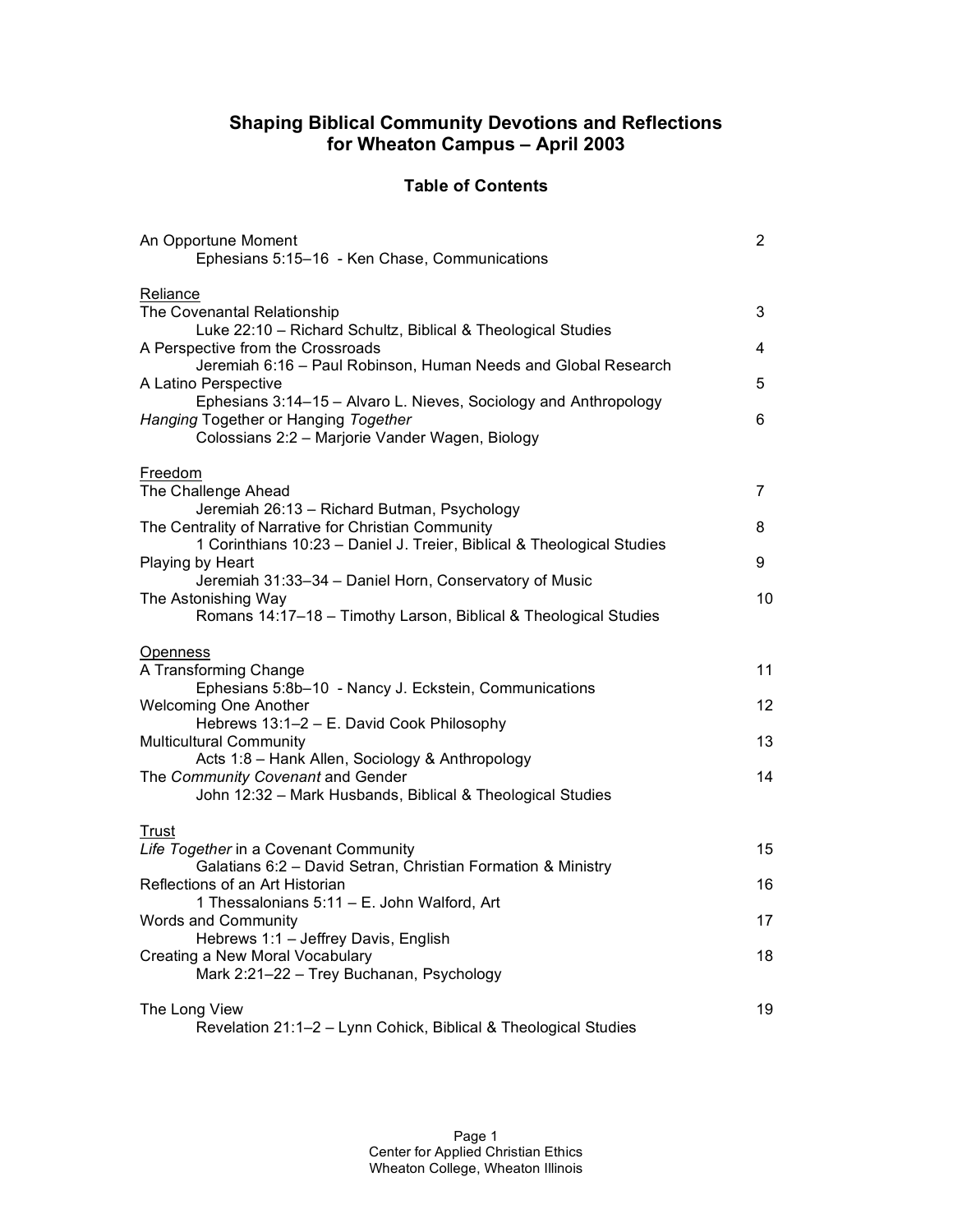# **An Opportune Moment**

### *Be very careful, then, how you live— not as unwise but as wise, making the most of every opportunity, because the days are evil. Ephesians 5:15–16*

The change from the *Statement of Responsibilities* to our *Community Covenant* is an opportune moment for our campus. In Ephesians 5:16, Paul relies on the Greek term *kairos* (translated as "every opportunity") to characterize the strategic significance of our times together. *Kairos* time is that moment ripe for action, a decisive opportunity when time can be turned through wise living. The presentation of the *Community Covenant* to Wheaton College is a *kairos* moment, a right and seasonable time for action in which we ought to take the opportunity to shape our days. The *Covenant* calls us to see afresh that we are responsible for the quality of our shared lives. In response, we need to enter fully into this moment and make the *Covenant* a vital and living document.

The promise of community is great. Through collaborative working and living, we experience the gifts of hospitality and generosity, of comfort and compassion. In its best moments, community is characterized by *shalom*, a rich and peaceful coexistence in which we flourish through the giving and receiving of gifts, such as our talents, insights, encouragements, and acceptance. John Milbank describes this great good as conviviality, the festive sociality of feasting in good company. Indeed, in community with others, we enjoy the highest pleasures of humankind.

Yet, the risks of community also are well-known. Due to our seriousness of purpose, and our depth of mutual involvement, we risk becoming overbearing and intrusive, micro-managing each other's concerns and acutely aware of each other's failings. Our efforts to bear each other's burdens and to hold each other accountable can be stifling, as if every movement and motive is monitored. We may become for each other objects of studied concern rather than partners in social harmony.

The challenge, of course, is to become a community of responsibility and not a culture of retribution. Paul strikes this balance well when, in 1 Corinthians, he urges the believers to be mourning sin within their fellowship (5:2), but denies them the right to cast judgment on the spiritual integrity of others' motives (4:5). It is not our place to judge the spiritual condition of others, or to judge how they live freedom in Christ. It is our place, though, to share concern for the behaviors that incur the wrath of God.

We have before us an unparalleled opportunity to explore community first-hand, to vividly experience the ups and downs of shaping life together. Coordinating freedom with responsibility, and accountability with grace, is a life-long challenge. Our privilege at this time, at this moment, is to redeem our collective lives by making the most of the opportunity, "because the days are evil."

Kenneth R. Chase **Communication**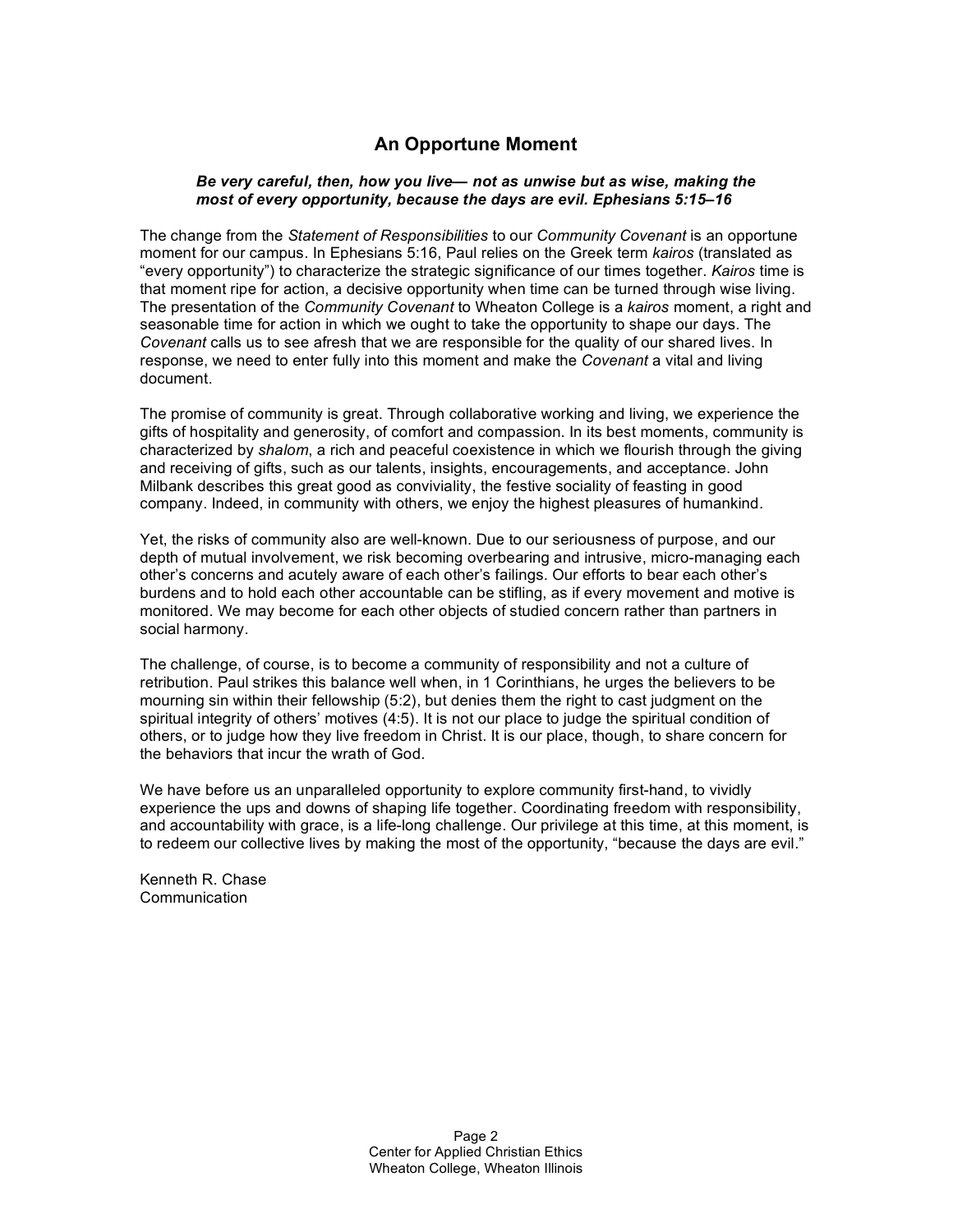# **The Covenantal Relationship**

#### *In the same way, after the supper he took the cup, saying, "This cup is the new covenant in my blood, which is poured out for you." Luke 22:20*

In Christian circles, we so frequently refer to the "New Testament" that we seldom reflect on the origin of this designation. Perhaps this is due to the fact that we primarily associate the term "testament" with the phrase "last will and testament." But that is misleading, since "testament" is simply an archaic "King James" synonym for "covenant." The foundational event here is the Last Supper (according to Lk. 22:20) when "after the supper he [Jesus] took the cup, saying, 'This cup is the new covenant in my blood. . . .'" Jesus, in turn, probably derived the term "new covenant" from Jeremiah 31:31-34 which begins: "'The time is coming,' declares the LORD, 'when I will make a new covenant with the house of Israel and with the house of Judah. It will not be like the [old] covenant I made with their forefathers when I took them by the hand to lead them out of Egypt, because they broke my covenant, though I was a husband to them. . . .'"

Although we seldom use the word "covenant" today, the concept is one of the most important motifs in biblical theology, the word occurring more than three hundred times in the Bible. Covenants were commonplace in the Old Testament world, functionally similar to modern-day treaties or contracts. Jonathan made a covenant with David (1 Sam. 18:3; 23:18), and Malachi 2:14 also describes marriage as a covenantal relationship. According to P. R. Williamson ("Covenant," *New Dictionary of Biblical Theology,* IVP, 2000, p. 420), the term "covenant "conveys the idea of a solemn commitment, guaranteeing promises or obligations undertaken by one or both covenanting parties. God's relationship to humanity after the Flood (Gen. 9:9-11), with Abraham (Gen. 15:18), with Israel at Sinai (Ex. 19:5; 24:7-8) and with David (2 Sam. 23:5) are all formalized through a covenant.

Interestingly, Jeremiah 31 describes the "Old" Covenant as in need of replacing, even though it had served its purpose in ancient Israel for more than four centuries. The most significant provision of the New Covenant is that God would internalize His instructions to His people (Jer. 31:33), helping them to obey Him through inward motivations rather than through outward constraints. Similarly, our new *Community Covenant* seeks to develop a campus community whose members exhibit a lifestyle that is not simply mutually edifying but also pleasing to Jesus Christ—not through a detailed list of prohibitions but through fostering an intimate relationship to Him and a commitment to carrying out His will in all that we do.

### Richard Schultz Biblical and Theological Studies, Archaeology, and World Religions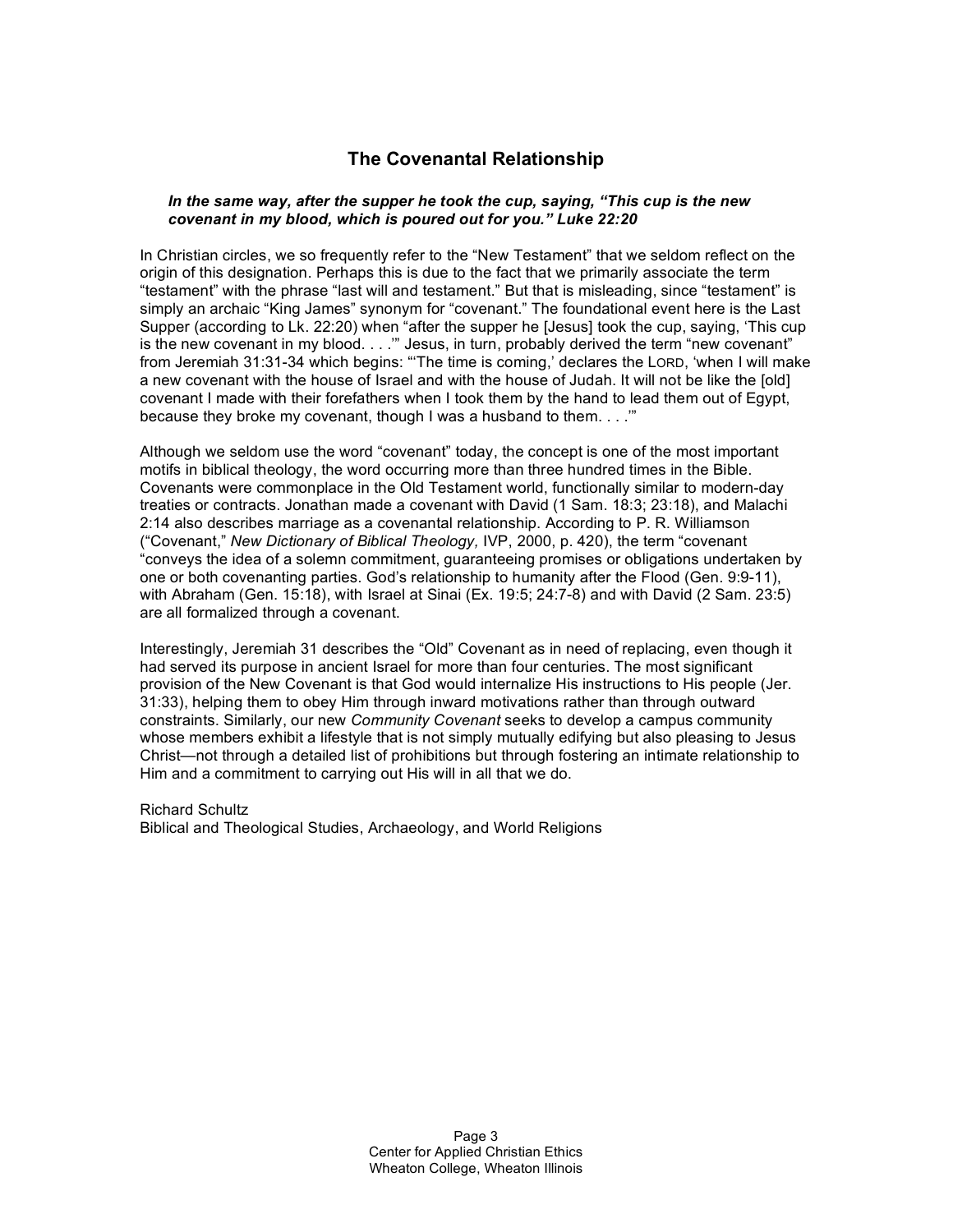# **A Perspective From the Crossroads**

#### *This is what the LORD says: "Stand at the crossroads and look; ask for the ancient paths, ask where the good way is, and walk in it. . . ." Jeremiah 6:16*

My life experiences and scholarship, as an historian, anthropologist, and development consultant, have largely been an ongoing encounter with the narratives of non-Western cultures. What I (and my students) have learned is that *community* is the central focus of these societies. Our Christian faith traditions were birthed in interpretive contexts that have far more in common with contemporary non-Western cultures than with our highly individualized society.

Several years ago, we were on a mountain top in the company of a cohort of Samburu elders. We were discussing issues of survival during times of crisis. They told us the following story:

It was during *mutai*, that is "the finishing," when the cattle, sheep, and goats upon which the people subsisted had been virtually annihilated by rinderpest and drought, leaving nothing for the Samburu to eat. Among one clan of people, only one cow, which gave one cap-full of milk a day, remained. This was not enough to sustain even one person until more food could be found. There ensued a discussion of how the milk could be best utilized.

Those people had several options: they could have chosen to give the milk to one person and hoped that person would survive. They could have fought over the milk, in which case the strongest would have won the capful. They could have killed the cow and eaten its meat. They could have abandoned the cow and each other and gone looking for other kinds of food. The elders continued:

In the end, they *all* agreed together that each person would dip their *mswaki* (toothbrush stick) into the lid containing the milk, and each would suck the nourishment from the brushy end of their own stick. With that they would survive.

The discussion among those Samburu centered on how they could consume the milk so that *each* person would have an equal share. They chose a radically different solution, one founded in community. This choice required as much faith as that required of the disciples when Jesus took the five loaves and two fishes and distributed them in faith to 5,000 people gathered on a hillside.

Was the milk enough for the Samburu to survive? Of course. The elders relating the story were the direct descendants of those survivors. But we also must understand Samburu philosophy to know why they believe their ancestors lived. They stayed together and shared what little they had and believed that it would be enough to keep them alive until more food could be found. Their philosophy maintains that if people believe and if people share that belief with others, they will live. For the Samburu, sharing is the essential ingredient of life—putting others' interests before one's own, sharing what one has with others, valuing networks which bond one to another and which create ties of interdependence. This is community.

Similarly, Paul writing to the Colossians states,

Therefore, as God's chosen people, holy and dearly loved, clothe yourselves with compassion, kindness, humility, gentleness and patience. Bear with each other and forgive whatever grievances you may have against one another. Forgive as the Lord forgave you. And over all these virtues put on love, which binds them all together in perfect unity (3:12-14).

Paul Robinson Human Needs and Global Resources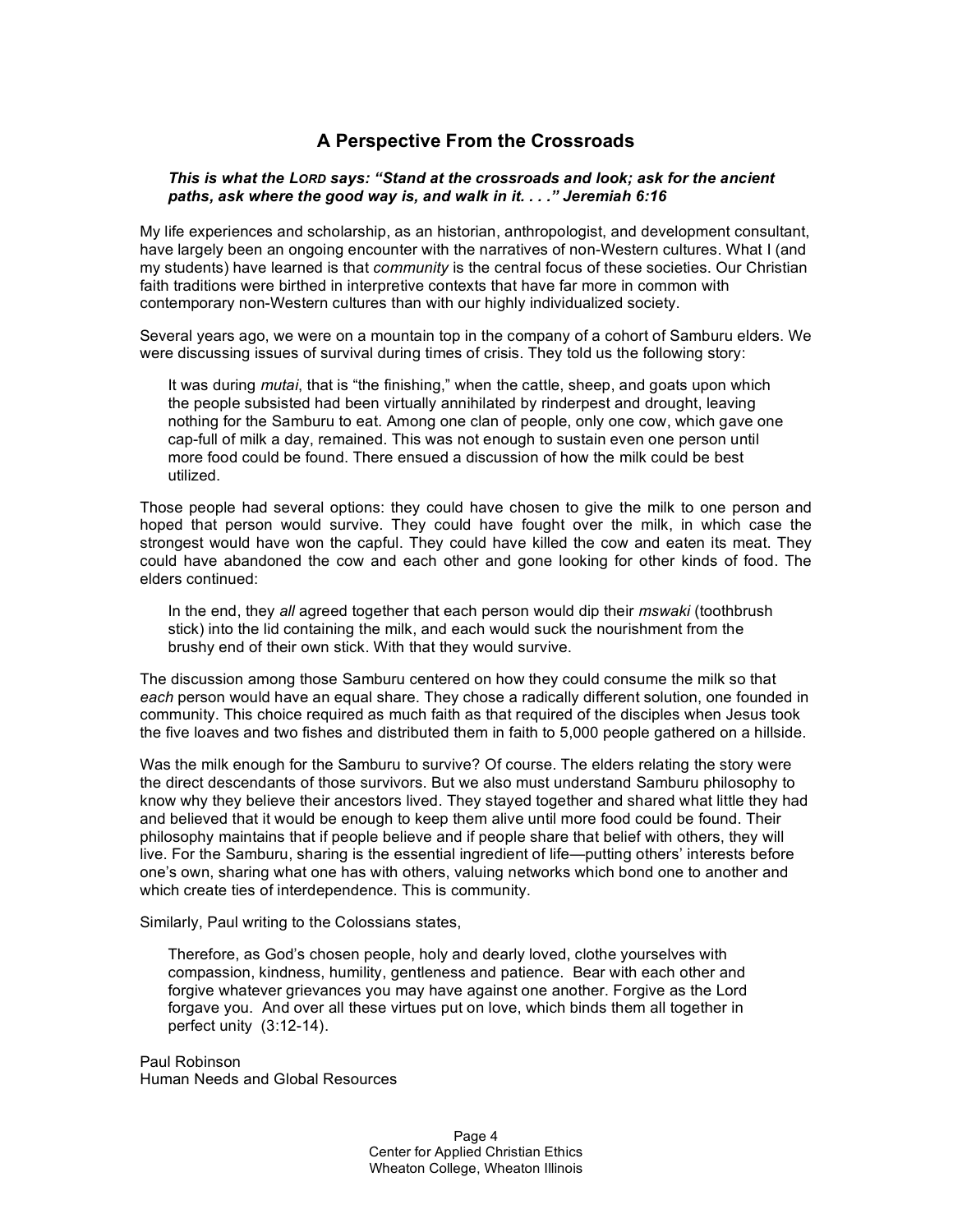# **A Latino Perspective**

### *For this reason I kneel before the Father, from whom his whole family in heaven and on earth derives its name. Ephesians 3:14–15*

A community covenant is a hard sell in a society that idealizes and sometimes idolizes *rugged individualism*, promoting and perpetuating the myth of the meritocracy. Starting in the post-Civil War period, the Horatio Alger myth came to represent the new American ideology of success the notion than anyone could make it with enough hard work. The link to individualism is clear. Social or opportunity structures are ignored. Family and community seem to play little or no role. Latinos could not have contrived such a myth. They would have been too aware of the contribution of family and community to individual success. It is the willingness of the community and the family to assist and hold accountable that motivates and enables the individual to succeed. It is loyalty to the family and a sense of the transcendent that gives the individual the courage to take risks for the greater good.

The preface of the *Community Covenant* considers Wheaton College a "community" variously described as academic, residential, Christian, and educational. It is not a church and not a religious order, but is referenced as the "College family." This latter is a conception that Latinos will understand, relate to, and accept. Two vitally important characteristics to most Latinos are *la familia* (family) and *la dignidad* (dignity). The dignity of the individual and commitment to the family include loyalty, a strong support system, a belief that a member's behavior reflects on the honor of the family, and a duty to care for family members. There is an other-directedness that yields an emphasis on cooperation in the attainment of goals. Sometimes this seems contrary to the dominant culture's theme of rugged independence and an ideology of success. In a setting like ours, however, Latinos have a contribution to make. If we accept our differences in culture, style, and language, we will model support, encouragement, loyalty, and mutual accountability that is not at all foreign to our experience—for we understand the importance of *la familia* and community.

Alvaro L. Nieves Sociology and Anthropology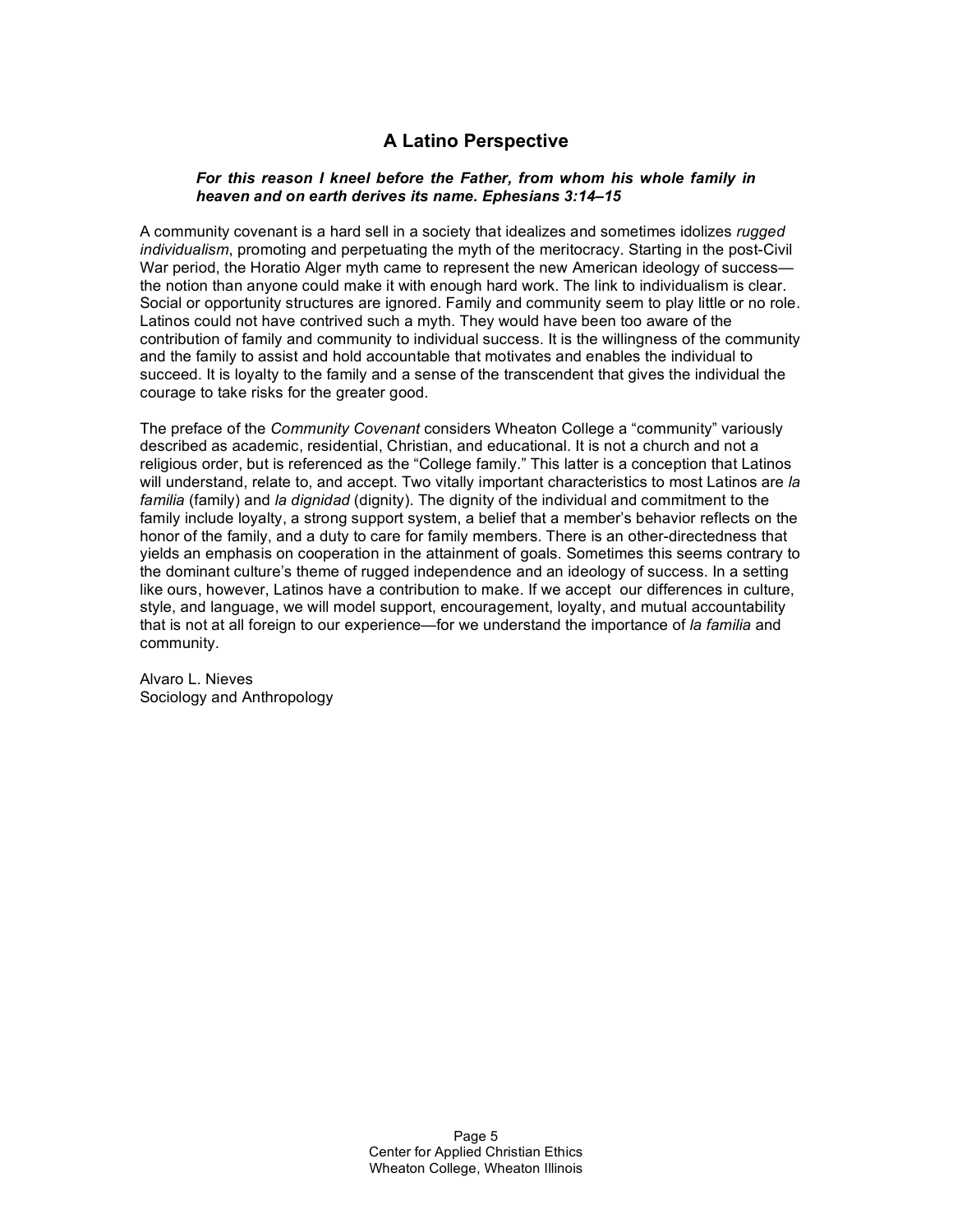# *Hanging* **Together or Hanging** *Together*

### *My purpose is that they may be encouraged in heart and united in love, so that they may have the full riches of complete understanding. . . . Colossians 2:2*

How will the new *Community Covenant* help us to be "hanging together?" Will the new *Covenant* help us as a community grow and continue our species or will it be a divisive tool causing our downfall? Will our hanging together be a rich experience with clear understanding?

Biologists understand community as "a group of plants and animals inhabiting a given area" (Robert Smith, *Ecology and Field Biology*, New York: Harper Collins, 1996). The Wheaton College student body can be viewed as a group inhabiting these few acres of Northern Illinois soil. As students and faculty, we hang together. Biologists also offer another idea about community: "A group of species that interact in such a way that a change in the population of one species has consequences for the other species in the community" (Eli Minkoff and Pamela Baker, *Biology Today*, New York: Garland Publishing, 2001). With this second definition, we are getting to the heart of the *Community Covenant*. Actions on the part of one species will have consequences on another species in the community. What I do and what you do will have effects on the total community.

Turning our attention to the concept of covenant, we are familiar with the covenant between God and Abraham in Genesis 17. It was a contract in which both parties agreed to certain terms. A covenant is an agreement entered into by two or more persons or parties—a compact. In a sense, the *Community Covenant* is an agreement between Wheaton College and the students as well as the students with each other. The actions of one will affect positively or negatively the development of another.

From a biological perspective, a community involves competition, aggregation, and cooperation that may keep the community strong and growing. Resistance and resilience also are necessary to keep it strong; sometimes we must change and sometimes we must stand firm. The *Community Covenant,* with the sections "Affirming Biblical Standards," "Living the Christian Life," and "Exercising Responsible Freedom," help keep our community spiritually healthy. By purposefully selecting our actions (behavior), we can enhance individuals (species) and the whole community.

As Wheaton College lives with the *Community Covenant,* will we *hang* together or will we hang *together* for Christ and His kingdom?

Marjorie Vander Wagen **Biology**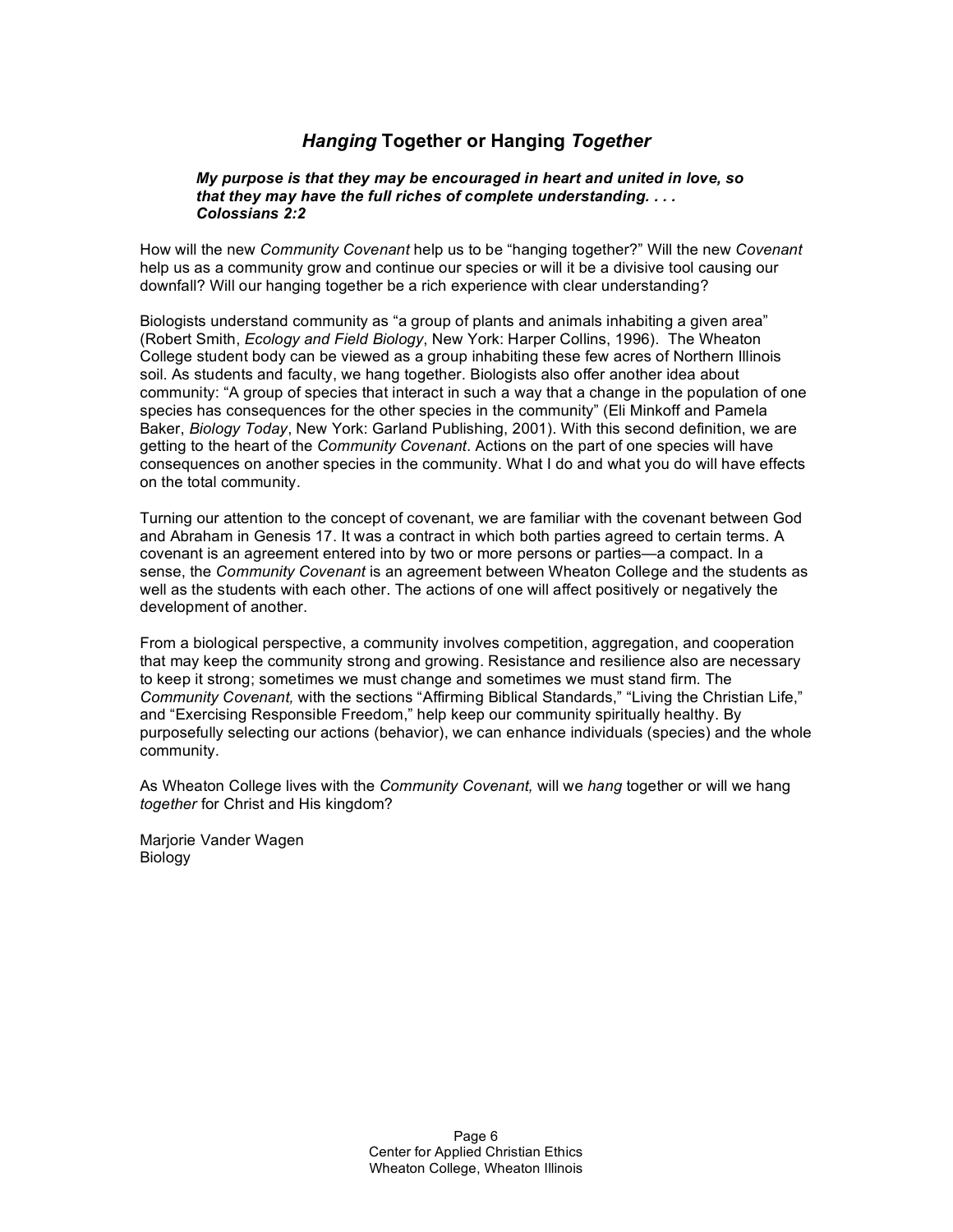# **The Challenge Ahead**

### *Amend your ways and your doings, and obey the voice of the LORD your God. Jeremiah 26:13 (NRSV)*

The new *Community Covenant* is a fresh, hard look at important aspects of our faith. It makes our work easier in some ways—and more difficult in others.

I applaud the emphasis placed on the Christian virtues. Far too often, I think there has been an attempt on the part of well-meaning evangelicals to add to the revelation of God. As Wheaton alumnus Horace Fenton remarked, "If the sin of liberalism has been the attempt to subtract from the revelation of God, it may well be that the sin of evangelicals is too often an unwitting attempt to add to it" (*The Trouble with Barnacles*, Grand Rapids: Zondervan, 1973, p. 15). The *Community Covenant* makes a clear distinction between scriptural truths and cultural or social convictions, a prerequisite distinction that any young adult needs to make in order to develop more principled moral reasoning. If we are concerned about shaping a distinctly Christian worldview and lifestyle, this is a most important starting point.

In another sense, the new *Community Covenant* makes our work even more challenging. We need to model, shape, prompt, and reinforce Godly character and conviction in our community of faith and learning. It would be easier if we could appeal to a list of rules and regulations. But central to the Gospel message is the awesome responsibility to "discern the limits implicit in the liberty—and the liberty within the limits"—in efforts to move closer to God and each other (Lewis Smedes, *Sex for Christians*, Grand Rapids: Eerdmans, 1976, p. 25). Perhaps the clearest finding from the social science research on moral development is that ethical reasoning is forged in the context of significant relationships. If we sincerely desire to grow in wisdom and compassion, we all will need to find more effective ways to balance grace and truth in our interactions with one another.

Richard E. Butman Psychology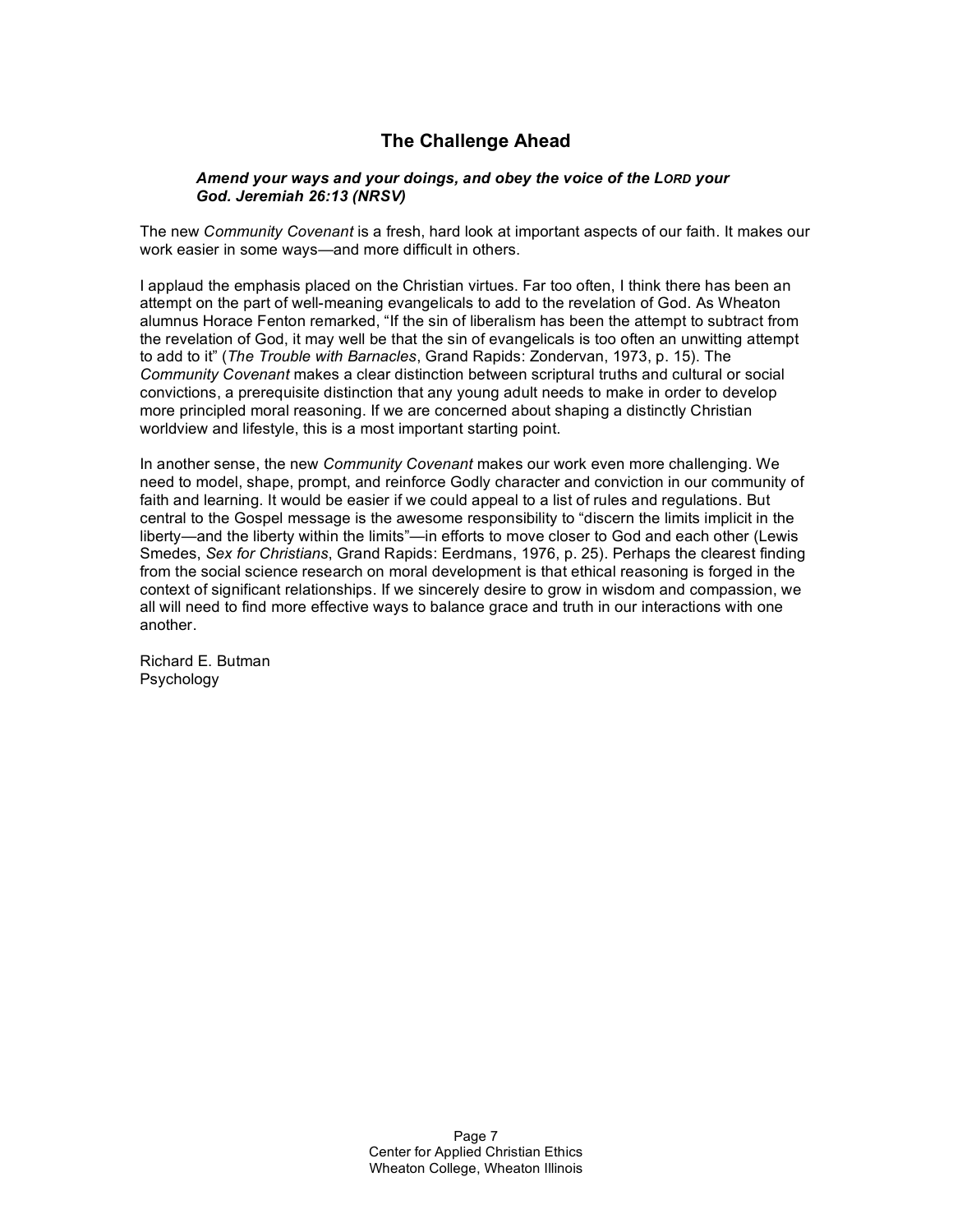# **The Centrality of Narrative for Christian Community**

### *"Everything is permissible"—but not everything is beneficial. "Everything is permissible"—but not everything is constructive. 1 Corinthians 10:23*

During childhood, my brother and I were sometimes given "chores." For a while, these took the form of a weekly checklist posted on the refrigerator. Our time was free once we had completed our list.

Often modern Christians see their moral life as something like a checklist, with do's and do-not's that would hold true for everyone. We have lived morally if we have avoided certain sins, and could "check boxes" for completing good acts. Consequently, much of our ethical thinking has focused on moral dilemmas: e.g., "May we lie to save lives?"

Perhaps, though, such an ethic *produces* moral dilemmas! Starting with the good, can biblical commands such as "love one another" be accomplished as if they were on a checklist? The dilemma of "when have I done enough?" seems always to crouch at the door. A checklist mentality means scratching my head about most choices: "What shall I do?"

Surely, wisdom is needed to become a person of virtue—with habits *and* dispositions for knowing *and* doing what is true, good, and beautifully fitting, often without needing to reflect on the situation as if it were a moral dilemma or discrete act of the will.

The recent recovery of "virtue" in ethics is a biblical emphasis, if we remember that virtues are only possible as God gives Himself to us in Christ, and that virtues are patterned after Him rather than human excellences in general. Moral people possess the virtue of prudence: within biblical boundaries they are freed by the Spirit to become who they truly are—not only to know boundaries, but to live out the possibilities of freedom in Christ faithfully. Paul prays constantly in his letters for the Holy Spirit to give Christians such prudence—an understanding of God's will beyond what is "permissible" to what is "profitable" (1 Co. 6:12, 10:23). This development of discernment, as persons in and for communities, is a crucial component within the moral life itself. Such character is formed in community, "caught" as well as taught.

Community rules can be useful guides, but they must not eclipse the clarity of which rules are God's. Nor can we evade the limits of biblical rules, which require discernment to apply: for example, Christians are not merely individuals who avoid killing, but persons in community who affirm life and give their own. Rules may *describe* and help to *direct* a virtuous person; however, they usually do not *determine* for them only one action in each and every situation. We can only fulfill the obligation to "love one another," and figure out how we live up to that, over time, as we learn and live the gospel story with others.

Daniel J. Treier Biblical and Theological Studies, Archaeology, and World Religions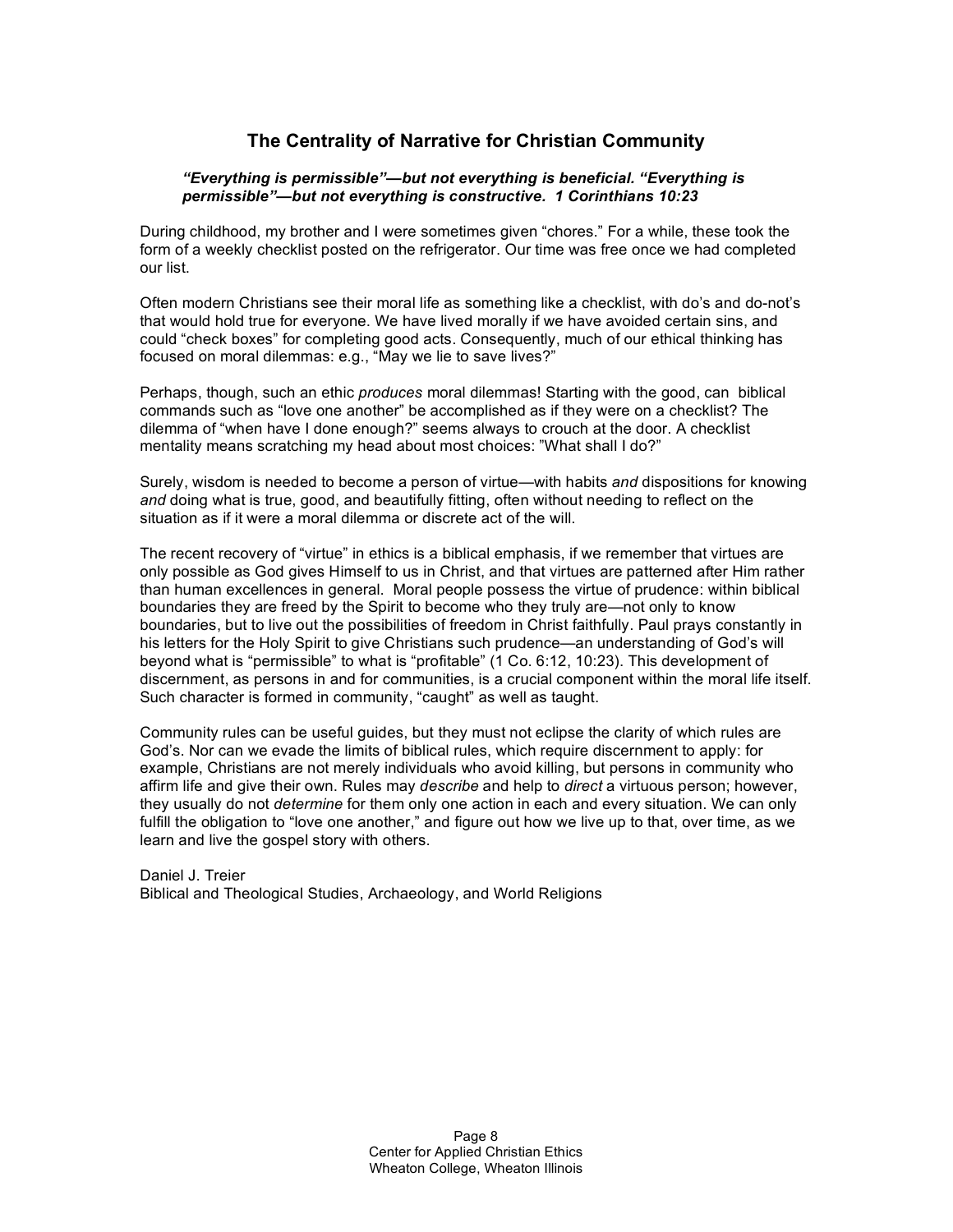## **Playing By Heart**

*"This is the covenant I will make with the house of Israel after that time," declares* the LORD. "I will put my law in their minds and write it on their hearts. I will be their *God, and they will be my people. No longer will a man teach his neighbor, or a man his brother, saying, 'Know the LORD,' because they will all know me, from the least of them to the greatest," declares the LORD. "For I will forgive their wickedness and will remember their sins no more." Jeremiah 31:33–34*

"Playing by heart" is an old-fashioned phrase that describes performing music from memory. It is a wonderfully descriptive phrase. In a simple and effective way, it sums up the process that a performing artist goes through in order to project someone else's work convincingly and passionately. Musicians wrestle with a composer's ideas, working constantly to come to the place where they do not merely reproduce those ideas, but so identify with them that they seem to come from within the musician's very being. Likewise, actors take on another persona and speak another's words so as to make the audience experience those words as being spoken "from the heart." It is not enough merely to do what is on the page, or what a teacher directs—those are only starting points on the long road to making a work of art one's own. Performers journey this road as long as they make art. It is, at its deepest level, not a process for artists alone.

God calls all of us to a journey of which this artistic struggle is only the faintest picture. He wants us to live "by heart." In Jeremiah 31, God proclaims that He will put His law in the minds of His people, and write it on their hearts. In this proclamation, the Lord alludes to His commandments, carved on stone tablets and placed in a sacred ark, to be approached with awe and obeyed with fear and trembling. Yet obedience must be accompanied with inner transformation. Such transformation is ultimately not possible for us apart from Him. As important as it is for us in community to encourage our brothers, sisters, and neighbors to "know the Lord," that knowledge truly comes only as He Himself transforms us interiorly, forgiving our wickedness and forgetting our sins. Being thus transformed, we can begin learning, for as long as we may live, what it is to live His ways "by heart."

Daniel Horn Conservatory of Music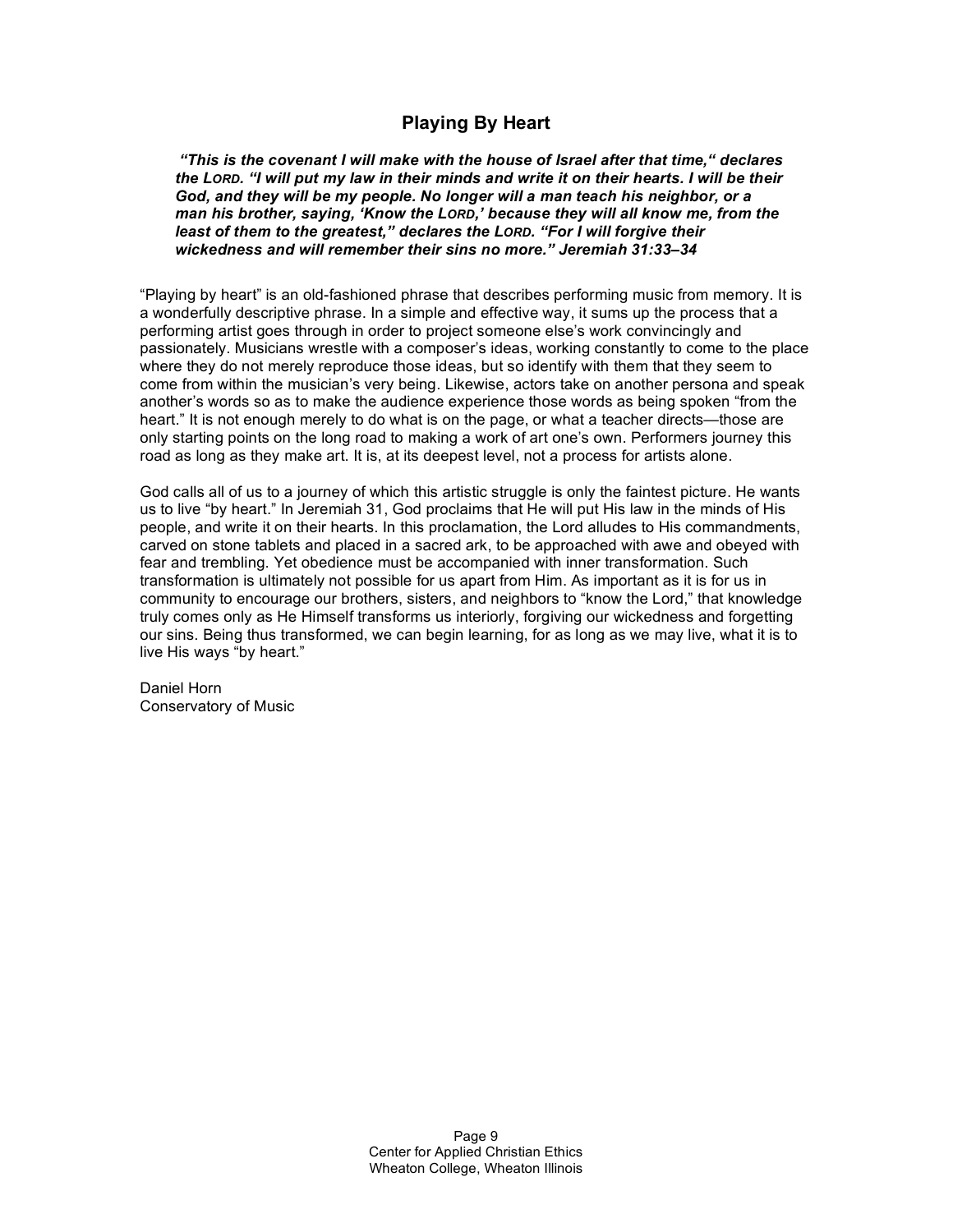# **The Astonishing Way**

### *For the kingdom of God is not a matter of eating and drinking, but of righteousness, peace and joy in the Holy Spirit, because anyone who serves Christ in this way is pleasing to God and approved by men. Romans 14:17–18*

Wheaton College's wonderful motto, *For Christ and His Kingdom*, is almost embedded in this text. Here in one sentence in Romans, the apostle Paul speaks both of serving Christ and of the true nature of His Kingdom. He is addressing the issue of how a community of believers ought to handle conscientious differences on disputable matters. The section begins, "Therefore let us stop passing judgment on one another" (Ro. 14:13). Paul's teaching seems to cut both ways, challenging ideologues on both sides simultaneously. Both those who insist that certain forms of eating and drinking are forbidden, and those who insist upon exercising their perceived right to indulge in them, don't really understand Christ's Kingdom. Jesus is creating a community in which people bear with one another in their weaknesses and in their differences of opinions. A judgmental, accusatory community is not the Kingdom of God. That kind of community is an unpleasant place to live, a threatening world in which one can do no right. Jesus spoke of His generation as having produced such a culture:

For John the Baptist came neither eating bread nor drinking wine, and you say, "He has a demon." The Son of Man came eating and drinking, and you say, "Here is a glutton and a drunkard, a friend of tax collectors and 'sinners.'" (Lk. 7:33-34)

The Holy Spirit fosters a very different kind of community from this depiction: one characterized by charity, consideration for others and, above all, a preeminent resolve to forgo one's lesser preferences in a single-minded commitment to serve Christ and His Kingdom. That community is not marked by, nor known for, either what it forbids or what it allows people to eat and drink, but rather for the astonishing way that it has appropriated righteousness, peace, and joy.

#### Timothy Larsen Biblical and Theological Studies, Archaeology, and World Religions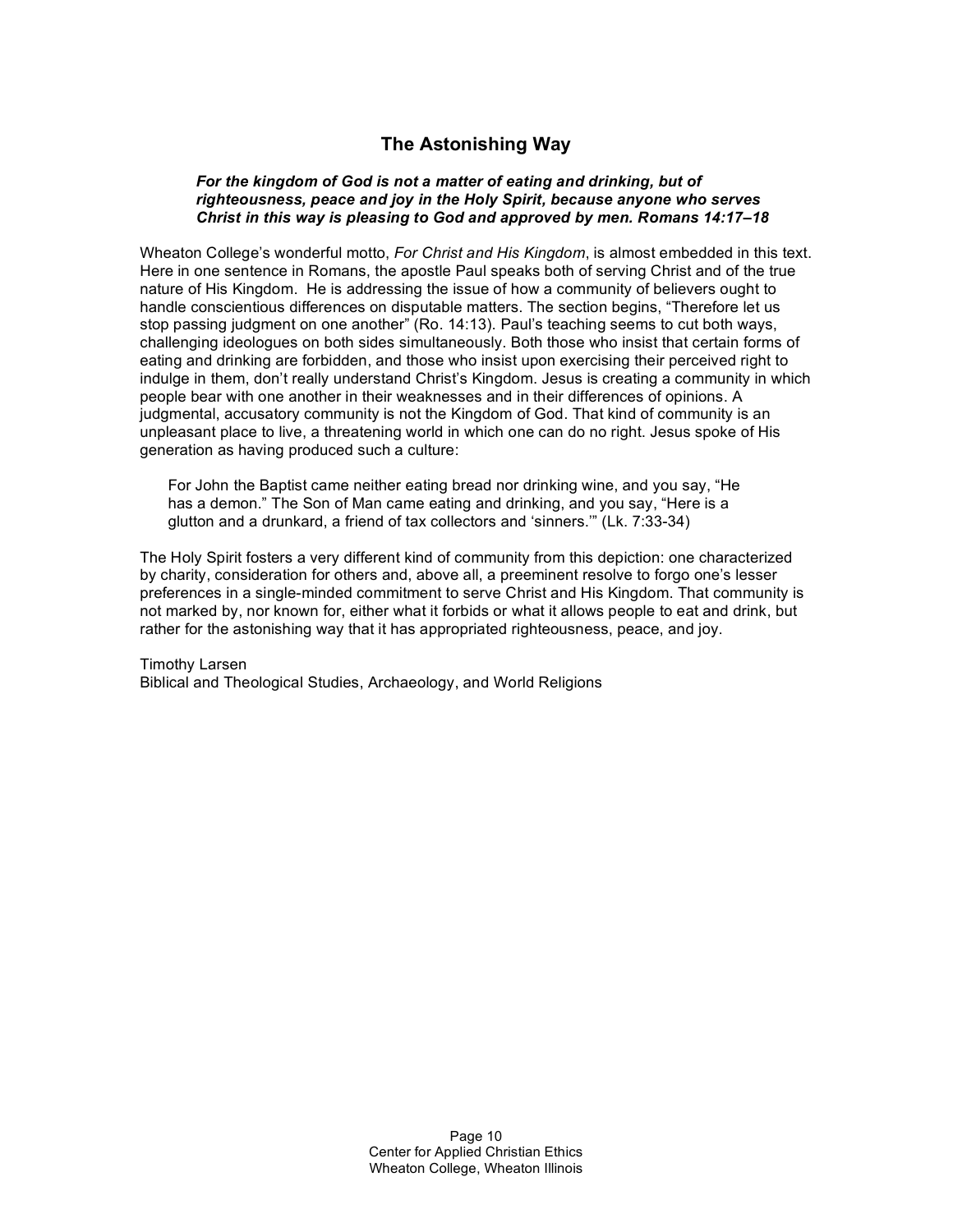# **A Transforming Change**

### *Live as children of light (for the fruit of the light consists in all goodness, righteousness and truth) and find out what pleases the Lord. Ephesians 5:8b–10*

When my college age children are trying to make a difficult decision, they often say to me, "Mom, just *tell* me what to do!" While it is tempting at times, I realize the best path for each of them is to pray it through, seek wise counsel, and follow the direction of the Holy Spirit. Just as it is easier to be told what to do than to have to decipher God's will for our lives, it is easier to know what is expected of us when holiness is defined and laid out before us as a set of rules or a "code of conduct." This approach conveniently saves us from Bible study, devotions, and prayer time. Ask anyone who has struggled on the path to holiness, it is easier to live by "rules and regulations" than to be directed by God's Holy Spirit as we seek to become "Christ-like."

The *Community Covenant* is a call set before us, not to meet Wheaton College's expectations, but to meet Christ's expectations—to act, behave, care for, and love as Christ would. The stakes are higher: we have to examine our hearts for purity of motive in every interaction. It is tempting to respond to those in need with a closed fist, to fulfill *rules* without examining the heart's cries. The *Community Covenant* calls us to respond with one hand cupped to our ear to hear God's directives, purpose, and heart while the other hand extends open-palmed to offer our sister or brother encouragement, love, prayers, and, yes, even material goods.

The *Community Covenant* requires a high level of accountability—a strong call in our service to God. We are not to *stand* and assert what rules we will live by, but we are to *kneel* before the throne of God seeking His direction for our actions, His forgiveness for our failures. Through this high calling and directive, we open up ourselves, our college, and our community to change, to transformation, and to active discipleship.

> Change my heart, O God, make it ever new Change my heart, O God, may I be like you. Eddie Espinosa

Nancy J. Eckstein **Communication**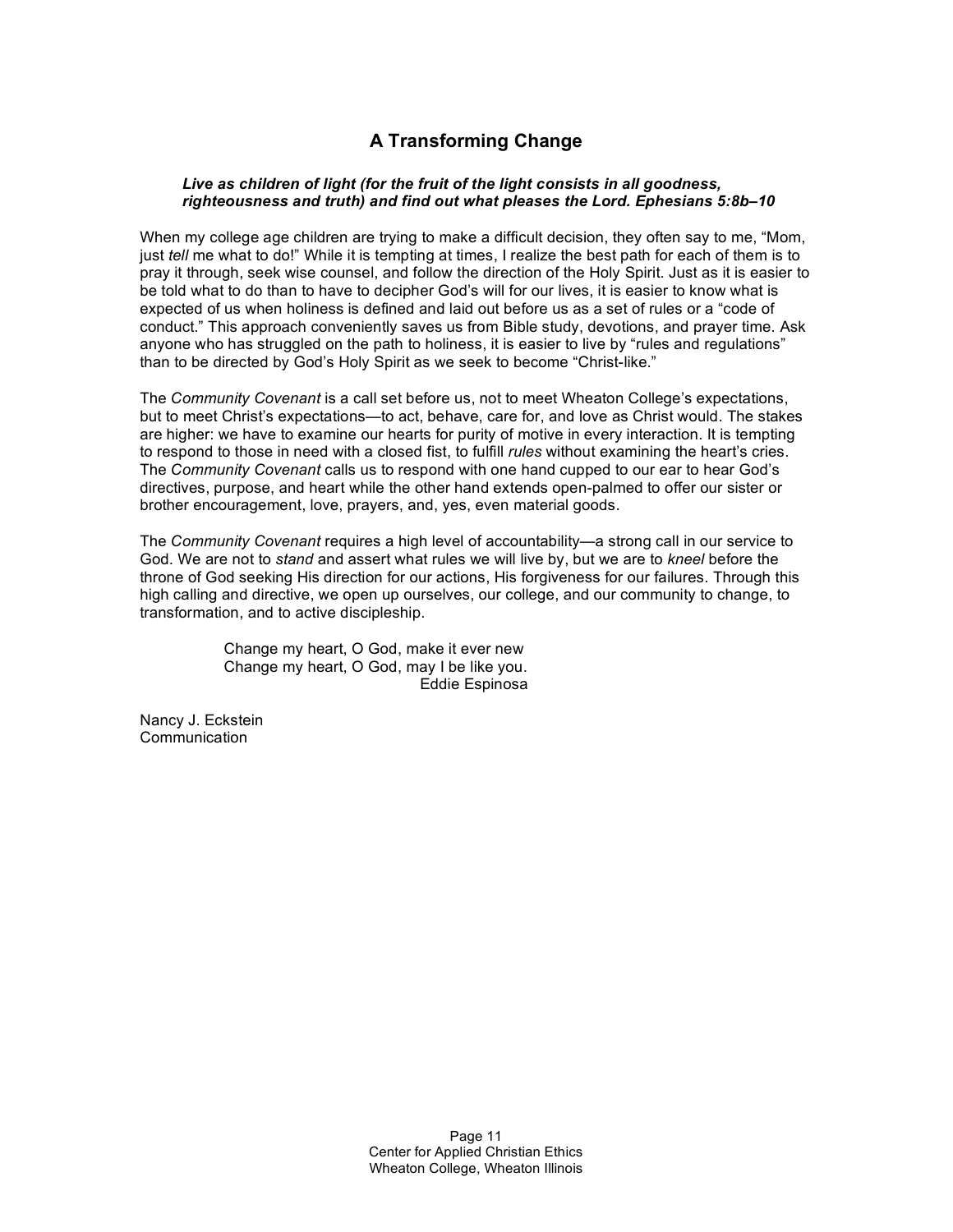# **Welcoming One Another**

#### *Keep on loving each other as brothers [and sisters]. Do not forget to entertain strangers, for by so doing some people have entertained angels without knowing it. Hebrews 13:1–2*

The *Wheaton Record* has a section "Outside the Bubble." It is a useful reminder that there is a world outside which really matters, and that one danger of any community is that it lives only for itself. Some early monastic communities were enclosed and inward looking; others were open and outward looking, serving the needs of others. It is no accident that the hospice movement has its roots in the Christian communities who cared for the stranger, the traveler, and those in physical and spiritual need.

Abraham and Sarah were used to meeting nomadic strangers, and they faced a choice whether to welcome or to ignore and reject such folk. Genesis 18 recounts the lovely lengths they went to in showing practical care and concern for three strangers who in the end turned out to be angels, bringing the promises of God to the infertile couple. Simon Peter, Mary, Martha, Lazarus, and Zacchaeus show the gift and grace of hospitality to our Lord Jesus. They all made Jesus feel at home. It is no wonder then that one of the key qualifications for church leaders in the New Testament is that they are lovers of and given to hospitality (1Ti. 3:2; Tit. 1:8). But hospitality and care of the stranger is not just an Old Testament requirement or Church leader qualification. It is for all of us. Peter urges us to "offer hospitality to one another without grumbling" (1 Pe. 4:9), and Paul indicates that we are to distribute to the needs of the saints and be given to hospitality (Ro. 12:13). Jesus rewards those who invitesd in the stranger (Mt. 25:34–35).

One crucial test of any and every community is how it welcomes strangers. How far do we make them feel at home, putting their convenience before our own? We must try to imagine what it is like to be a stranger in a strange land and how we can make such folk at home and show them the love of Christ in action. Failure has a high price (Mt. 25:41-46).

E. David Cook Philosophy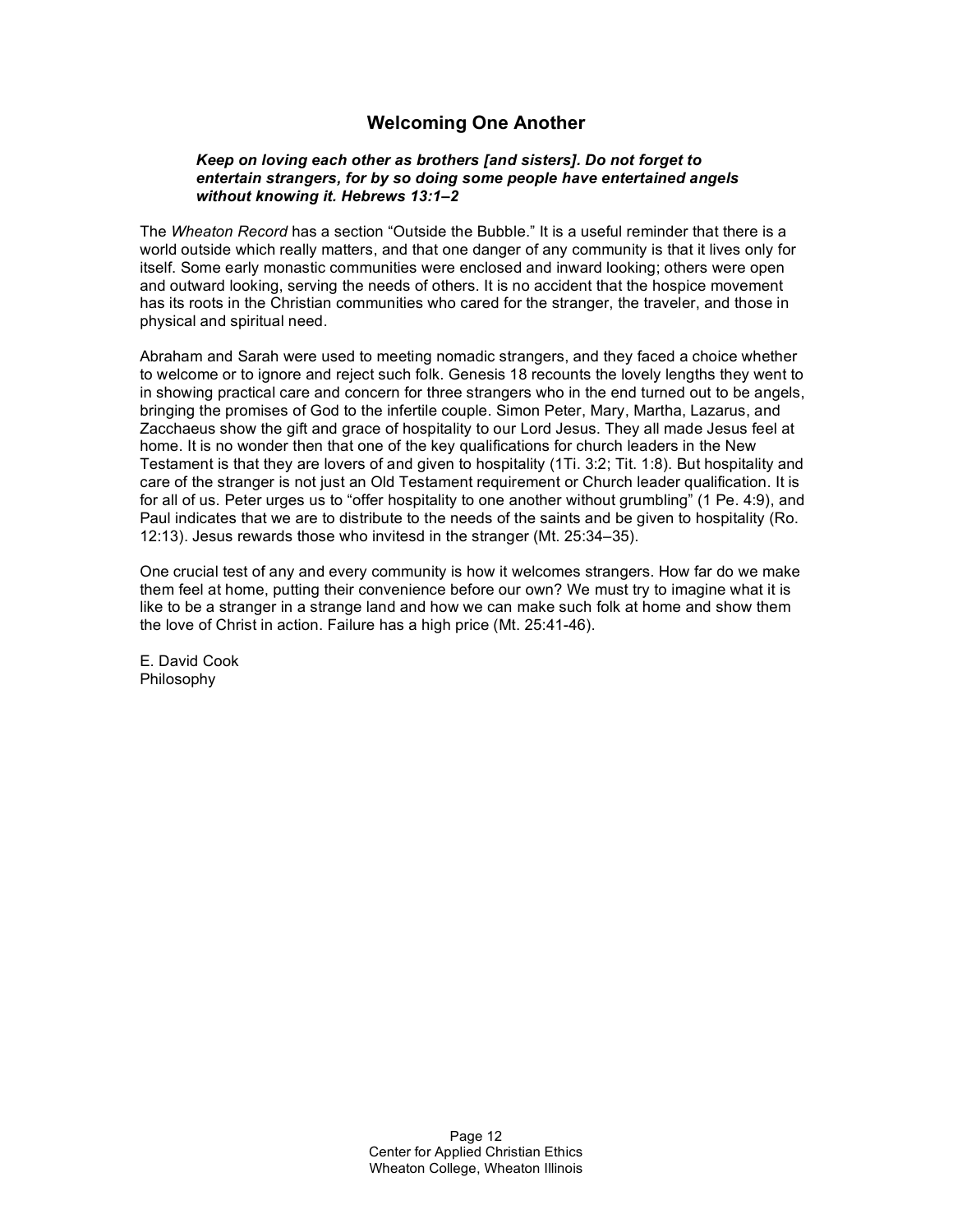# **A Biblical Sanction for Multicultural Community**

### *But you will receive power when the Holy Spirit comes on you; and you will be my witnesses in Jerusalem, and in all Judea and Samaria, and to the ends of the earth. Acts 1:8*

The quest for authentic multicultural community must always begin with an accurate diagnosis of the social context in which people live and breathe. To a major extent, all orthodox Christians now live in a global cultural milieu that has selected, exaggerated, and reified outward, physical characteristics over the last few centuries. Unfortunately, in all too many historical situations, the church failed to act as an effective antidote to the apostasy of racism. The virus of racism mutated and produced ethnic stratification, prejudice, discrimination, and stereotypes. One must realize, Christian or not, that while visual distinctions are natural or inevitable, the perceptual apparatus we use to interpret these physical distinctions and the values or priorities that emanate from our perceptions are socially constructed (determined by human symbols and choices).

A biblical perspective of multicultural community is anchored in God's general revelation. As evidenced by creation, God loves diversity in all His created order: fish, birds, animals, planets, stars, and peoples. The Lord of Hosts seems to be bored with sameness. It appears that God sanctions diversity, for it reflects His character. Thus, multicultural community is the corporate reflection of God's image. God vindicates multicultural community by His deposit of life in diverse vessels as well as in His ultimate plan for all the nations (Isa. 61:11). To be like God is to be intrigued by diversity in peoples and all life forms.

A biblical perspective on multicultural community is anchored in special or biblical revelation, too. Through the unfolding of the Abrahamic Covenant, God's pivotal agenda was to bless all ethnic groups. Moreover, the Lord told Israel never to forget the bitter slavery they endured in Egypt in order to inoculate them from racial bigotry. In the New Testament, Christ told His disciples to convert all nations via the Great Commission. In Acts 1:8, the release of the Holy Spirit's supernatural power is correlated to pursuing this divine mandate from local jurisdictions (Jerusalem, Judea) through stigmatized ethnic groups (the Samaritans) to the nations in the uttermost regions of the planet. Hence, over time, the very name "Christian" was used to designate a unique, multicultural community that embraced all people, transcending typical, segregated Jewish and Gentile cultural interactions. All believers are headed to an eschatological, multicultural community, as depicted in the Book of Revelation.

Sociologists have long studied the centrality of community for the health, welfare, and identity of individuals in groups. Homogeneous communities inherently have many cognitive and behavioral blind spots that could be rather easily corrected by the synergy of heterogeneous, inclusive communities. Multicultural community can not be sustained apart from empathy, biblical submission, listening skills, vulnerability, conflict resolution, investments in positive interactions, reciprocity, tangible as well as persistent service, compassion, faith, hope, and love: indeed, the very best biblical virtues. Such virtues must be personalized as well as institutionalized if a community is to reflect legitimately the ethnic diversity of the Kingdom of God.

Hank Allen Sociology and Anthropology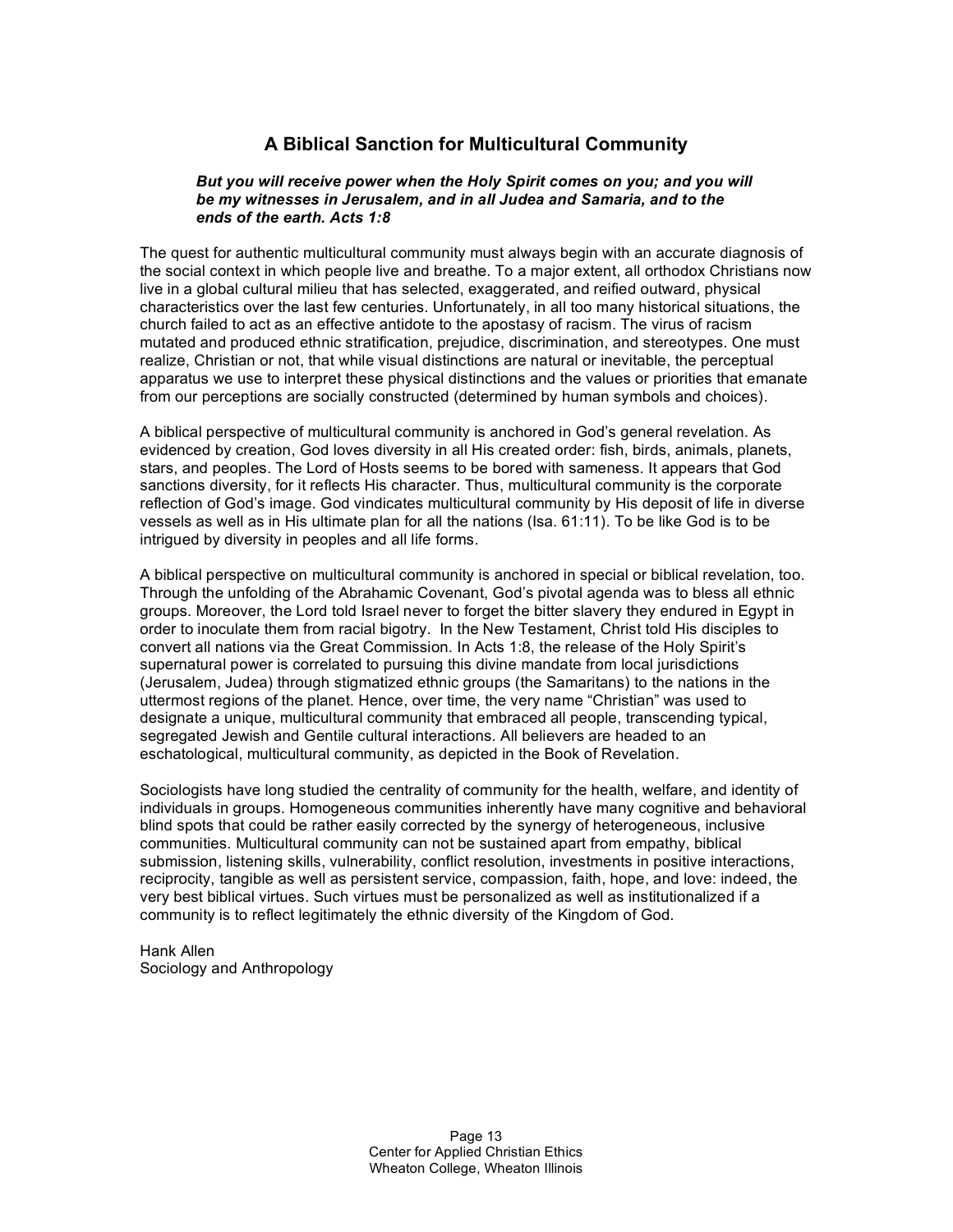## **The Community Covenant and Gender**

#### *And I, when I am lifted up from the earth, will draw all people to myself. John 12:32 (NRSV)*

One of the most remarkable facets of the Wheaton College *Community Covenant* is its delightfully winsome appeal to "live, work, serve, and worship together as an educational community centered around the Lord Jesus Christ" (p. 3). This emphasis upon a *common life* of thought, witness, and devotion is remarkable, and it brings to mind the poignancy of Christ's farewell discourse in the Gospel of John: "And I, when I am lifted up from the earth, will draw all people to myself" (Jn. 12:32). In capturing this insight, the *Community Covenant* places before us the moral responsibility we have in the face of a number of considerable difficulties in the Christian life—not the least of which is the question of gender. Apart from Holy Scripture and the ongoing activity of God in our midst, we would of course be entirely unable to take up the challenges raised by the *Community Covenant*.

In our life together here at Wheaton College, we live with a confidence in the belief that the living and eloquent God of the Gospel has not abandoned us to our own inner resources. As the *Covenant* wisely indicates, we live in the hope that our God is faithful, and He will make us "worthy of his call and will fulfill by his power every good resolve and work of faith" (2 Th. 1:11). This word of promise and comfort is precisely what we need in the face of the disquieting entailments of the *Community Covenant*.

We need to ask, for instance, will we trust God to enable us to responsibly exercise Christian freedom, particularly when such freedom requires a true and lasting commitment to mutual love and submission (Eph. 5:21ff)? What does such mutual love and attention to the "needs of others" have to say when it comes to the question of gender? This question is, of course, a quite pressing issue given the great difficulty that some appear to have in sustaining a belief in the full equality, giftedness, and ministry of women. The life and teaching of Jesus is no less challenging here, than is it anywhere else in the Gospels.

Perhaps an example might help to express what I am aiming at. When Jesus permits Mary to take the position of a male rabbinical student at the feet of her Master, are we willing to permit the full weight of this event to press in upon us? For in this very act, Jesus breaks with an established tradition in which it was believed that it is better for the Torah to be burned than to be entrusted to a woman. In the face of Martha's foreboding, Jesus turns to her and says "there is need of only one thing"—to which He adds—"Mary has chosen the better part, which will not be taken away from her" (Lk. 10:42).

None of us, it seems, would wish to align ourselves with tradition over against the example and teaching of Jesus. Perhaps only time will tell how far such an example might move us in the direction of mutual submission and responsible care for one another in Christ (Eph. 5:21). May God give us the courage to pursue "righteousness, mercy, and justice" (p. 6) for women in our midst, who, like Mary, have come to realize how truly fitting and delightful it is to hear and study the Master's voice. May our *Covenant* and our desire to be faithful witnesses to the Gospel (p. 6) issue in unequivocal support and care for the calling and gifts of women *and* men in the service of the Church, for Christ and His Kingdom.

Mark Husbands Biblical and Theological Studies, Archaeological, World Religions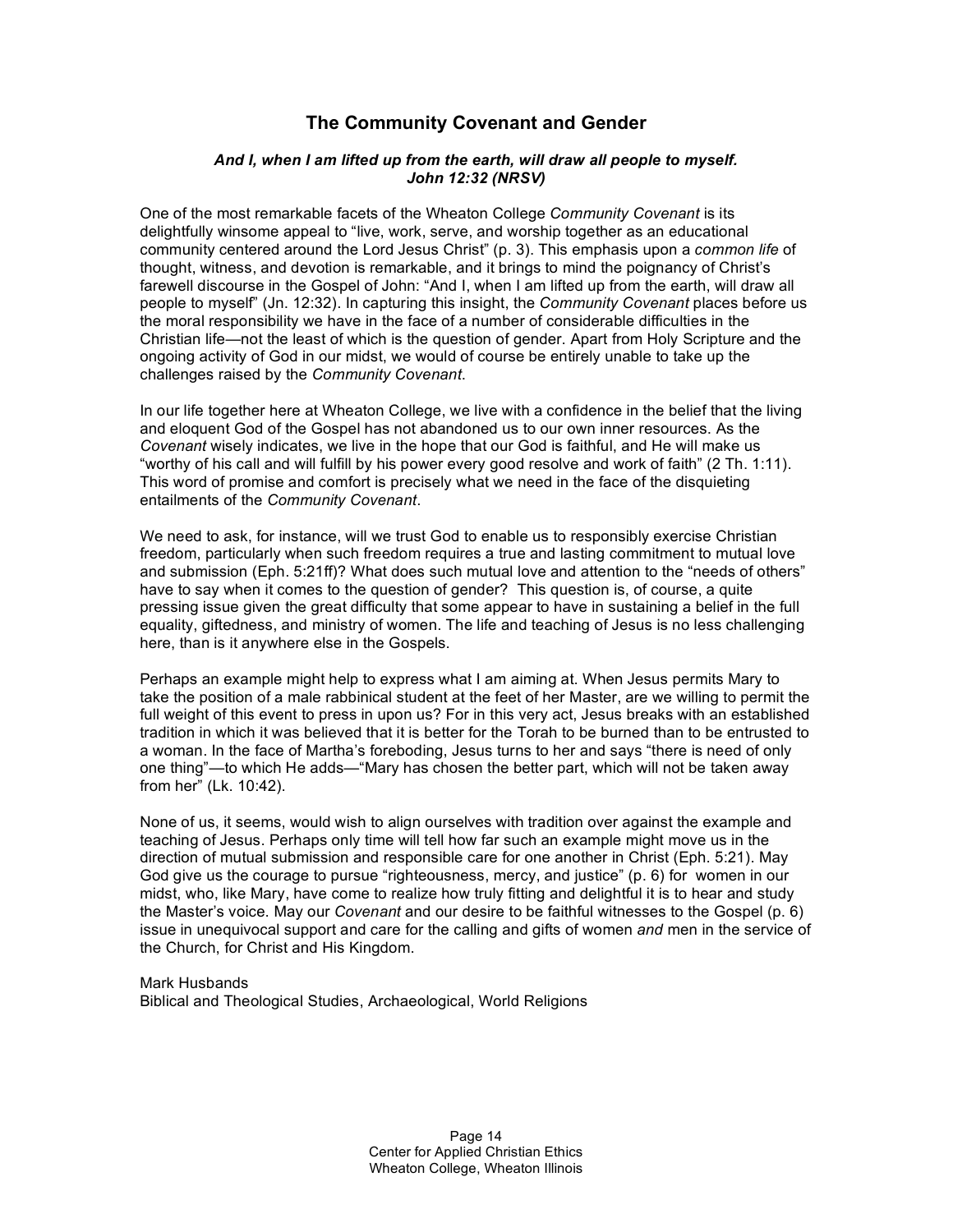# *Life Together* **in a Covenant Community**

### *Carry each other's burdens, and in this way you will fulfill the law of Christ. Galatians 6:2*

As we covenant to live together in a Christ-centered academic community dedicated to the love of God and neighbor, the words of Dietrich Bonhoeffer in his book *Life Together* hold special relevance for our campus.

Bonhoeffer speaks to the importance of listening to one another in community. He notes that, in our interactions, we often listen to each other with an impatient ear, eager to speak our own words of advice or reproof. Without the ability to listen attentively, we begin to view others, not as unique image-bearers of God, but as problems requiring technical solutions. Listening rightly, however, we begin to bear each other's burdens (Gal. 6:2) and serve each other (Gal. 5:13), practices that require significant and ongoing personal investment. Bonhoeffer asks if we are willing to be interrupted by God as He sends us people who make time-consuming claims upon us. He asks if we consider our work so important that we will allow no one to disturb our agendas. If so, we reveal a lack of humility in our hearts. One who worries excessively about such personal interruptions, he notes, is "usually taking the importance of his own career too solemnly." Are we prepared not only to give advice, but to listen and serve?

Only by listening actively are we able to do effectively what our *Covenant* requires in "holding one another accountable" and "confronting one another in love." The final breakthrough to community does not come until individuals can have fellowship together as sinners saved by grace. We often seek to form "pious fellowship" where we dare not allow our sin to be known either to ourselves or to others. But our *Covenant* calls us together as rescued sinners broken before the cross and growing in the awareness of our need for grace. By confessing sin to each other rather than to God alone, we receive the benefits of certainty of forgiveness, protection against self-deception and pride, and the accountability of brothers and sisters. Recognizing that sin thrives in isolation, we seek to encourage one another and warn each other in love when we recognize unhealthy life choices. To those who feel that offering right rebuke is unduly harsh, Bonhoeffer suggests that, "Nothing can be more cruel than the tenderness that consigns another to his sin." To those who feel that their own inadequacies stand in the way of proclaiming truth to others, he notes that we speak from the basis of a common sinful humanity. Bonhoeffer cautions that we "warn one another against the disobedience that is our common destruction."

Bonhoeffer suggests that community is not an "ideal which we must realize" but rather a "reality created by God in Christ in which we may participate." If we seek to build a Christian community upon our own "wish dreams" rather than the reality of our bond in and through Jesus Christ, we will quickly become demanding of one another rather than thankful for the blessing of the body of Christ. Community is not an ideal but a divine reality, a gift. As we covenant to live the story of the Gospel together at Wheaton, may we be thankful for the opportunity to share together in the riches of grace, listening, serving, and speaking truth so that the body may "build itself up in love" for God's glory (Eph. 4:16).

David Setran Christian Formation and Ministry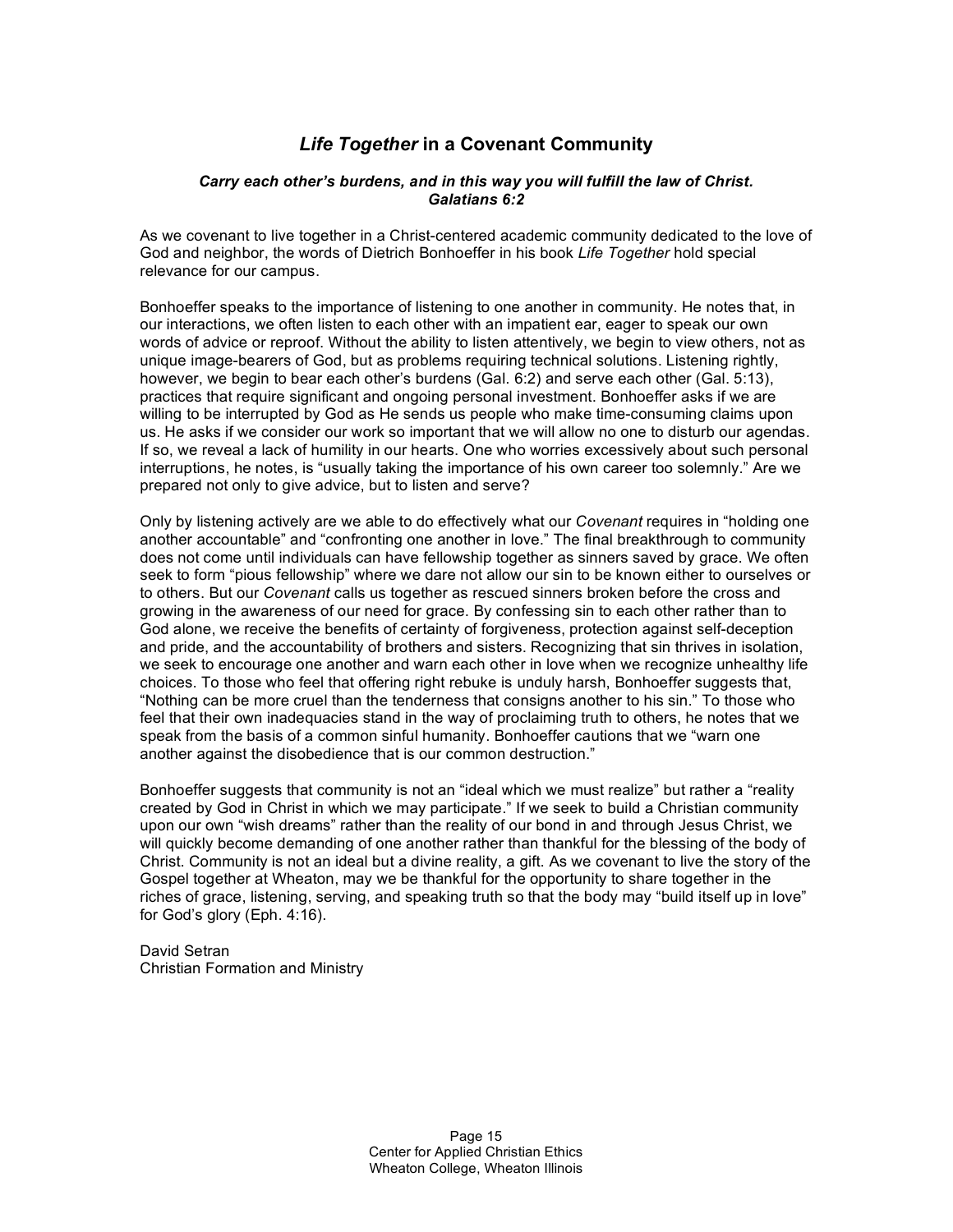## **Reflections of an Art Historian**

### *Therefore encourage one another and build each other up, just as in fact you are doing. 1 Thessalonians 5:11*

The community was the University of Cambridge, the occasion was a dinner in one of the Colleges, and the specific company consisted of assorted scholars of various disciplines, as well as the head of the Department of Art History—a distinguished Medievalist—and myself, as his guest. The conversation turned to Modern art, and an English professor asked me for my opinion on some issue relating to a Modern artist. I boldly ventured my views, and then the conversation moved on, except in the mind of the Medievalist. No sooner had we left the table then he turned on me roundly, poured scorn on me—a "Baroque man"—for pontificating about Modernity, and he never spoke to me again.

That was twenty years ago. Today, I—a Baroque man—meet with a group of students three times a week for an hour after lunch, and sit down and talk. True, it is structured talk, but we talk. And what do we talk about? We talk about all the diverse challenges that face Christians who would engage the arts, either directly as artists, or indirectly as critics, or in other capacities. We consider what Christians have thought about and done with the arts over the centuries, and the contemporary alienation of Christians from the art world. We review positions that Christians have adopted historically in the tension between Christ and culture, and we explore various theologies of art, as these have emerged in various branches of the Christian tradition. We then consider some of the current issues and topics of debate within the art world and consider how and at what points a Christian can most effectively participate and engage these debates, and the possible positions one might adopt in relation to them. Students come from differing Christian traditions, each bringing their unique biases, suspicions, and hang-ups with them. As we talk, these come into the open, and students observe the reactions of others to their received ideas, as well as measuring them against the viewpoints of other Christian scholars from the past and present.

All this would be very strange indeed to the Cambridge Medievalist who attacked me so vehemently, notwithstanding that his area of expertise is Medieval Christian art. In contrast to the so-rigidly compartmentalized mental world and intellectual society that he was inhabiting, what I do with students three times a week after lunch has everything to do with living in Christian community. Our goal is to apply the best Christian wisdom we can find to the most challenging secular problems that our discipline can throw at us, and to do it in an environment of mutual respect and trust. Indeed, we do it in an environment in which participants are free to express the range of their thoughts, beliefs, and doubts, knowing that they do so in an environment of trust and Christian nurture. Participating in such an enterprise is—at least to me—a good part of what it means to be a Christian art historian, living in Christian community.

E. John Walford Art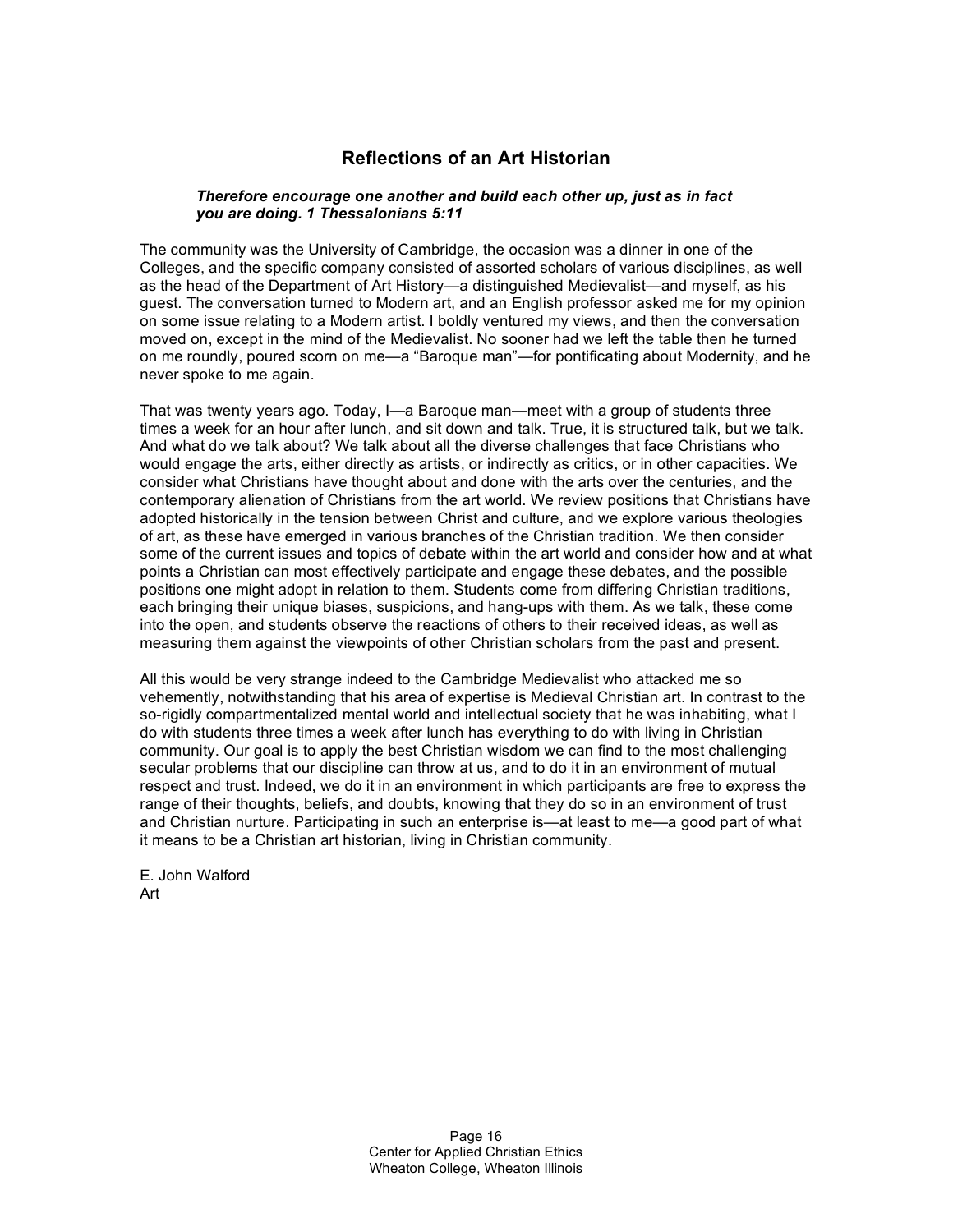# **Words and Community**

### *In the past God spoke to our forefathers through the prophets at many times and in various ways. . . . Hebrews 1:1*

Words hold particular importance for those who live and work together in the name of Jesus. Christian community—whether experienced in a small discipleship group, a medium-sized classroom, or a large dorm—depends partly upon our wise use of words.

Why should followers of Christ work hard to use words well? Consider the following two reasons.

First, words clearly matter to God. The opening sentence of Genesis 1 reveals that "In the beginning, God created the heavens and the earth." An important question emerges from this chapter of the Bible: By what means did God create? The answer is almost so obvious that it evades us, along with its implications. God used *words* to create the physical universe we spend so much time studying. One simple sentence did it: "Let there be. . . ." And it was so. Of the many ways that the Lord could have chosen to create the heavens and the earth, He chose to do it with words, showing us an important truth — words can be powerful tools for good.

Second, words prove to be central to the work of God's people. Take, for example, the faithful servants who responded to God's call by writing the various books of the Bible. When God spoke to them, as Hebrews 1:1 says, "at many times and in various ways," the authors of scripture worked hard to craft God's revelations into words. Perspiration followed inspiration, as believers became obedient to the task at hand—writing—so that future generations could read about God's redemptive work and experience His salvation. As the biblical writers show, the words we use can make a difference for the Kingdom.

"A good community," explains Wendell Berry, a writer dedicated to the Word, "insures itself by trust." But in a culture inundated by manipulative ads and trivial language, one in which words are routinely misused and abused, how can Christians promote trust? The answer appears obvious, though not easy: we must use words thoughtfully, and then stand by our words.

Jeffry Davis English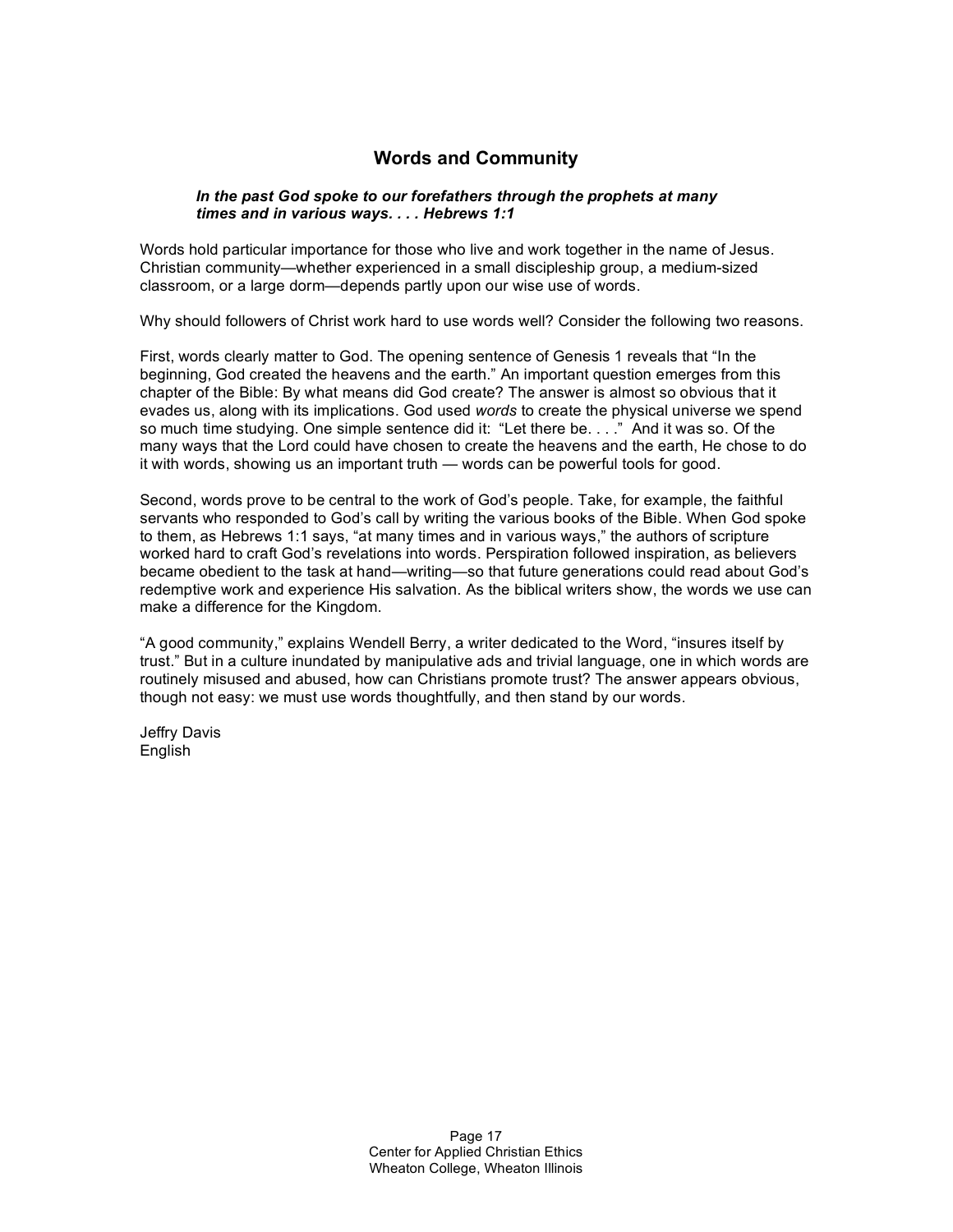### **Creating a New Moral Vocabulary**

*No one sews a patch of unshrunk cloth on an old garment. If he does, the new piece will pull away from the old, making the tear worse. And no one pours new wine into old wineskins. If he does, the wine will burst the skins, both the wine and the wineskins will be ruined. No, he pours new wine into new wineskins. Mark 2:21–22*

Words shape our lives. Developmental psychologists tell us that as young children begin to learn language they acquire a new way of categorizing and understanding their own experiences. Their ability to think, plan, solve problems, and feel emotion are fundamentally transformed by the words they use in understanding and communicating their experience. Neither are our own spiritual and moral lives exempt from the power of words to create for us meaningful realities with which we make sense of how to live. The stories and teachings of scripture challenge us, through the power of their words, to regard ourselves as created and loved by God and redeemed through His Son, Christ Jesus. Part of the power of scripture lies in its ability to fill our hearts and minds with words that speak to the truth of our human condition and to the hope of the Gospel.

Do words ever lose their power to transform us? They can become comfortable to us in their use, like a worn leather jacket. But this familiarity can also breed a certain kind of contempt as the sharp edges of our words become soft. Replacing a "Pledge" with a "Covenant" at first may breathe life into our community; however, if the past is any indicator, this new term will eventually lose some of its power to call us to live out the Gospel together. One solution to this dilemma is to resign ourselves to creating new statements and words in the future. A second lies in the acknowledgement that is it not the words, per se, that order our life together. When we agree to live together under a covenant, one that seeks to order our lives as a Christian academic community, we do so with one another and with God. The power of the words binding us together comes through believers committed to following the call to love God and our neighbors with our total being. As we seek to respond to that call, our words *do* matter. They matter because they can come to be for us shared symbols of how we wish to live as an intentional moral community.

It is amazing to see a young child learn a new word, especially one that allows her to enter into a larger world of experience, an experience shared with a caring parent, an interested sibling, an attentive teacher. Perhaps our life together as a covenantal community is a challenge to do just that—to take the time to learn a new vocabulary of living together in Christ.

Trey Buchanan Psychology